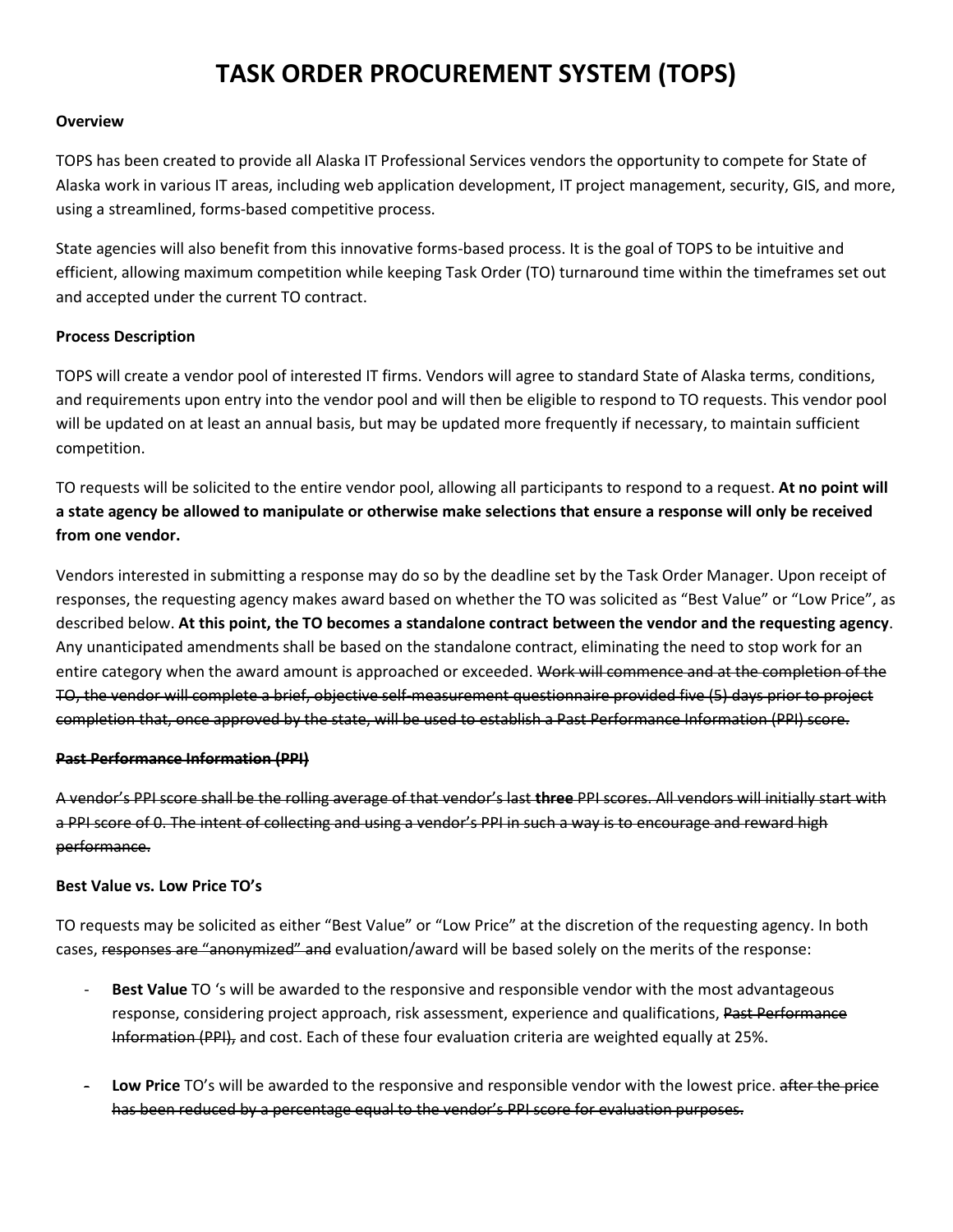# **TASK ORDER PROCUREMENT SYSTEM (TOPS)**

# **Process Detail**

## **Registration Process**

- 1. Vendor completes TOPS Registration Form (Attachment 1), includes evidence of insurance coverage meeting the state's requirements, signs, and submits to designated state contact via e-mail by posted deadline.
- 2. Successful submission of the TOPS Registration Form ensures that the vendor enters the TOPS Vendor Pool and is eligible to respond to Task Order (TO) requests.

## **Request Process**

- 1. Requesting agency completes TOPS Request Form, including agency contact information, TO summary, and detailed background, scope, special expertise and experience, and special considerations or constraints information.
- 2. Category number is collected strictly for reporting purposes. The TOPS Vendor Pool is not categorized.
- 3. Requesting agency checks box approving the request and submits to the designated TO Manager.

## **Solicitation Process**

- 1. The TO Manager solicits to the entire vendor pool for five business days.
- 2. Once distributed, vendors may:

## **Vendor Response Process**

- 1. Vendors interested in responding to a TOPS Request Form shall complete the all portions of the TOPS Response Form. The vendor may identify themselves in the TOPS Request Form, to specify their experience under special expertise and experience, and special considerations or constraints information. If any questions arise regarding the work to be done, these must be directed to the TO Manager. At no point during the response period may a vendor contact the request agency directly.
- 2. The TOPS Response Form has several sections:
	- a. **Project Approach** will be the vendor's opportunity to describe how they will successfully deliver the services required by the TO.
	- b. **Risk Assessment** allows the vendor to identify potential risks associated with the TO project, why it's a risk, and how the vendor plans to mitigate it. The risks can be either controllable, meaning they are within the control of the vendor, or non-controllable, meaning they are within the control of the state.
	- c. **Experience/Qualifications** is the vendor's opportunity to detail the experience of their firm, their proposed resources, and/or their proposed sub-contractors.
	- d. **Cost Proposal**. All TO's will be priced using the same Cost Proposal form to arrive at a single all-inclusive (travel, overhead, etc.) Total Cost. Any additional, unanticipated work will be performed at the quoted hourly rate. The vendor will also identify proposed resources and sub-contractors on this form.
- **3.** Vendor submits completed TOPS Response Form electronically to the TO Manager.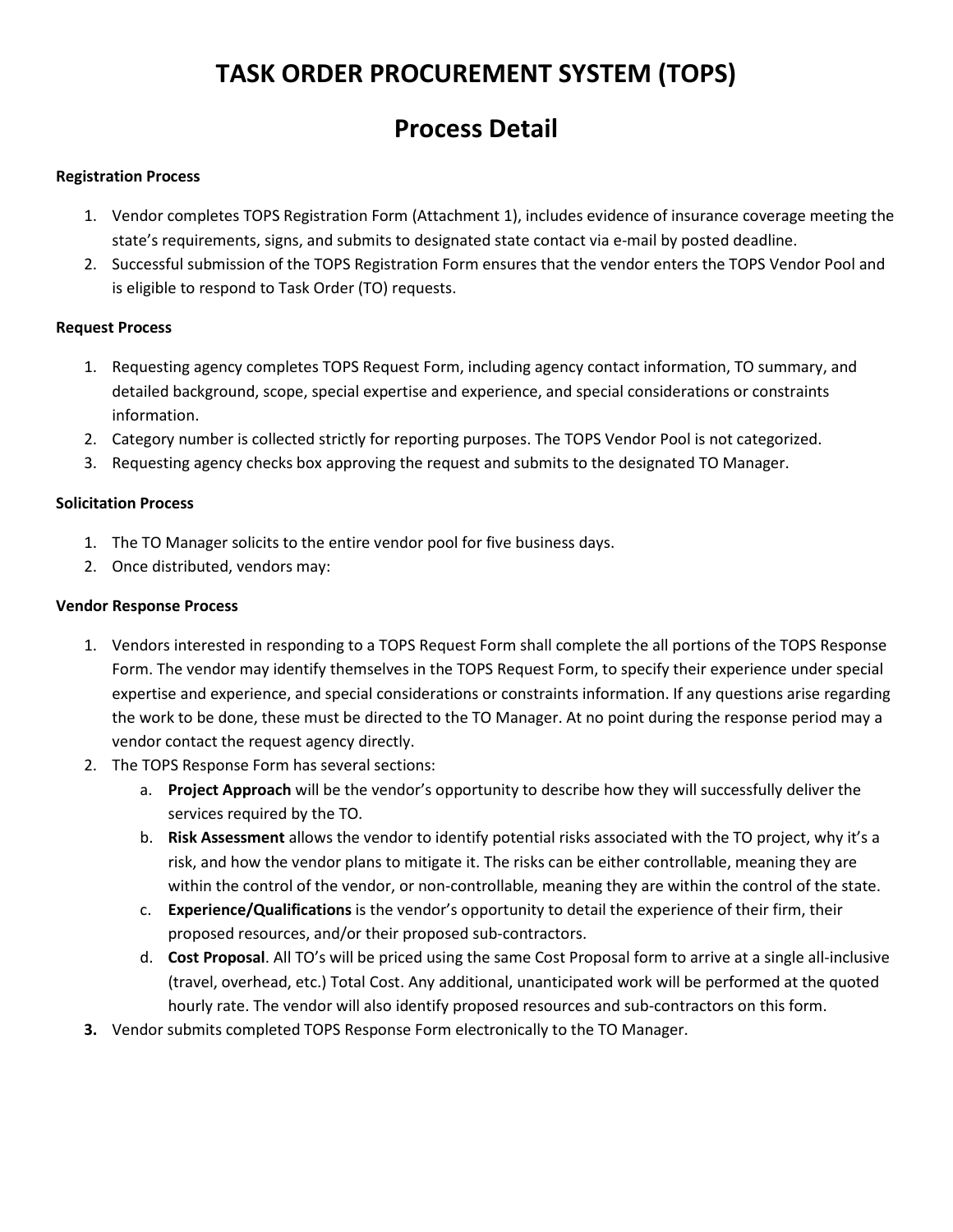# **TASK ORDER PROCUREMENT SYSTEM (TOPS)**

## **Evaluation Process**

- 1. The TO Manager receives all responses, ensures that all forms are completed correctly and no identifying information is included outside of the allowable sections, and distributes the responses to the requesting agency for evaluation.
- 2. If any response has a cost proposal that exceeds 50% Experience above or below the average cost of ALL responses, the state reserves the right to not consider that response.
- 3. If **Best Value**, the response(s) shall be evaluated by a designated agency representative, such as an IT Manager, or an evaluation committee.
	- a. The evaluator will score Project Approach, Risk Assessment, and Experience/Qualifications using a 10/5/1 scale. Evaluators shall always start with a neutral score of 5 unless a response contains dominant information when compared to other responses that either demonstrates high levels of expertise (10) or a misunderstanding of the project requirements (1). If a 10 or a 1 is awarded, the evaluator must note why the score was assigned.
	- b. Project Approach, Risk Assessment, experience and qualifications and cost, shall each be weighted at 25%.
	- c. The vendor's PPI score shall be objectively compared to the PPI score of other responding vendors and assigned a weighted point value such that the vendor with the highest PPI will receive the maximum number of points (25%) and each lower PPI score receives a proportionate percentage of the maximum number of points.
	- d. The vendor's Cost Proposal shall be evaluated similarly to the PPI score such that the vendor with the lowest cost receiving the maximum number of points (25%) and each higher cost proposal receiving a proportionate percentage of these points.
	- e. The total points shall be the sum of all weighted evaluator-assigned and objectively-assigned points. Responses shall be ranked from most to least points. The highest-ranked vendor shall be awarded the TO unless that vendor's cost proposal is 10% or greater than the second highest-ranked response. In this case, the state reserves the right to make award to the second highest-ranked vendor.
- 4. If **Low Price**, the response(s) shall be evaluated by the TO Manager and will be awarded to the lowest cost proposal. only the Cost Proposal and PPI score shall be considered. The TO will be awarded to the vendor with the lowest Cost Proposal after the Total Cost is reduced by a percentage equal to the vendor's PPI score for evaluation purposes only. For instance, a vendor with a PPI score of 5 shall have their Total Cost reduced by 5% and a vendor with a PPI score of 10 shall have their Total Cost reduced by 10% - these reductions shall only be applied during evaluation.
- 5. Any disputes regarding the award of a TO shall be resolved using small procurement protest procedures. laid out in 2 AAC 12.695.

### **Award Process**

- 1. After the most advantageous or lowest-priced response has been identified, the requesting agency will be notified who the vendor is. The requesting agency will receive a packet containing the Standard Agreement Form, Appendix A, Appendix B1, TOPS Vendor Response Form and TOPS Vendor Cost Proposal. At this point, the requesting agency and the vendor may enter into pre-award discussions to finalize any details pertaining to the work to be done. In no case may the cost proposal be modified or work outside the established scope added.
- 2. If the requesting agency and the vendor cannot come to agreement on the work to be done, the TO may be awarded to the next-highest ranked vendor or canceled.